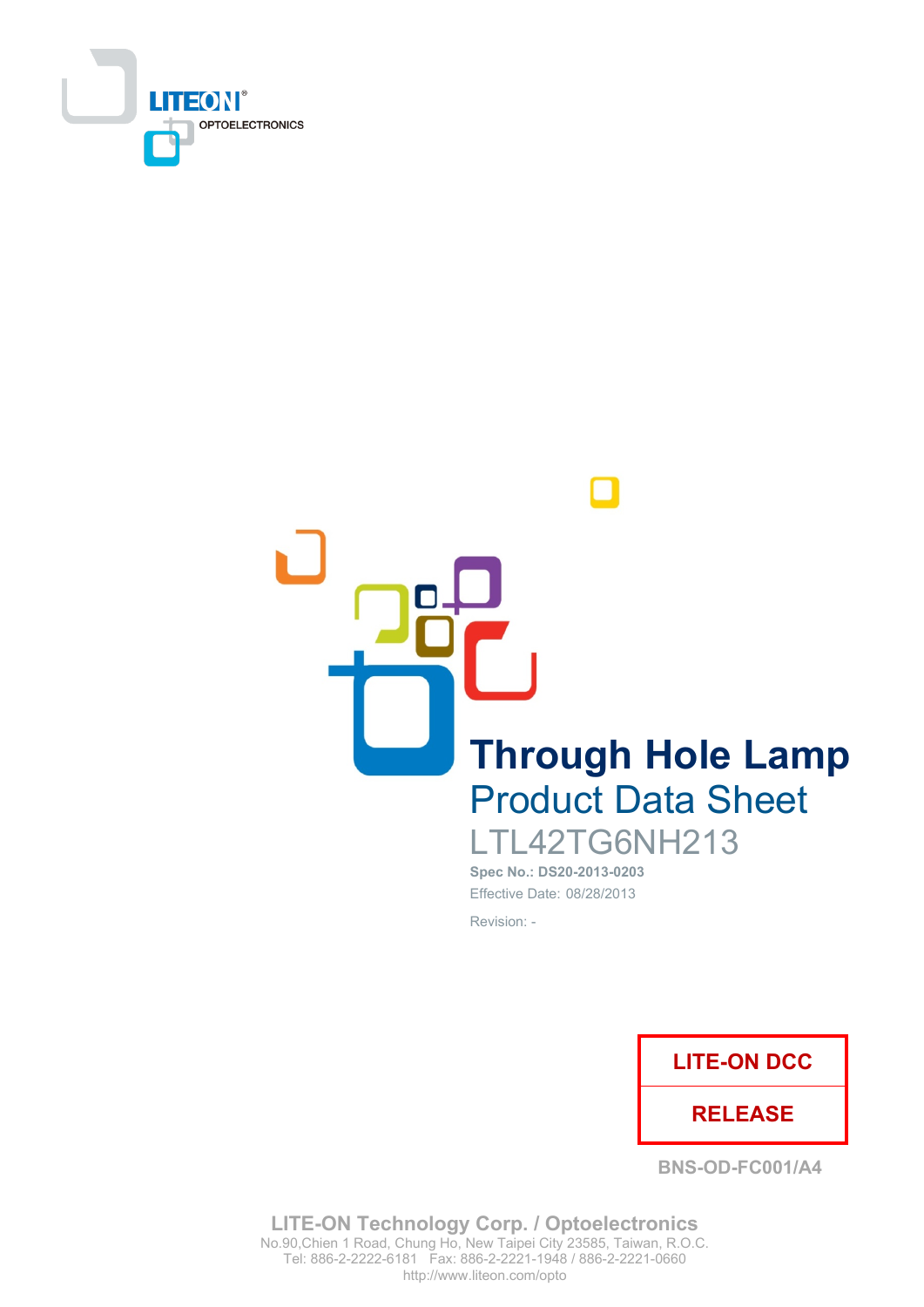## LITE-ON TECHNOLOGY CORPORATION

#### Property of Lite-On Only

#### **Features**

- \* Lead (Pb) free product RoHS compliant.
- \* Designed for ease in circuit board assembly.
- \* Black case enhance contrast ratio.
- \* Solid state light source.
- \* Reliable and rugged.

### **Package Dimensions**



| Part No.      | Lens        | Source Color |
|---------------|-------------|--------------|
| LTL42TG6NH213 | Water Clear | GaN Green    |

Notes:

- 1. All dimensions are in millimeters (inches).
- 2. Tolerance is  $\pm 0.25$ mm(.010") unless otherwise noted.
- 3. The Holder (Housing) is 46L213-PA, Nylon 66 black.
- 4. The LED lamp is LTL42TG6N.
- 5. Specifications are subject to change without notice.

| Part No.: LTL42TG6NH213 | Page: $1$ of $10$ |  |  |  |  |
|-------------------------|-------------------|--|--|--|--|
|-------------------------|-------------------|--|--|--|--|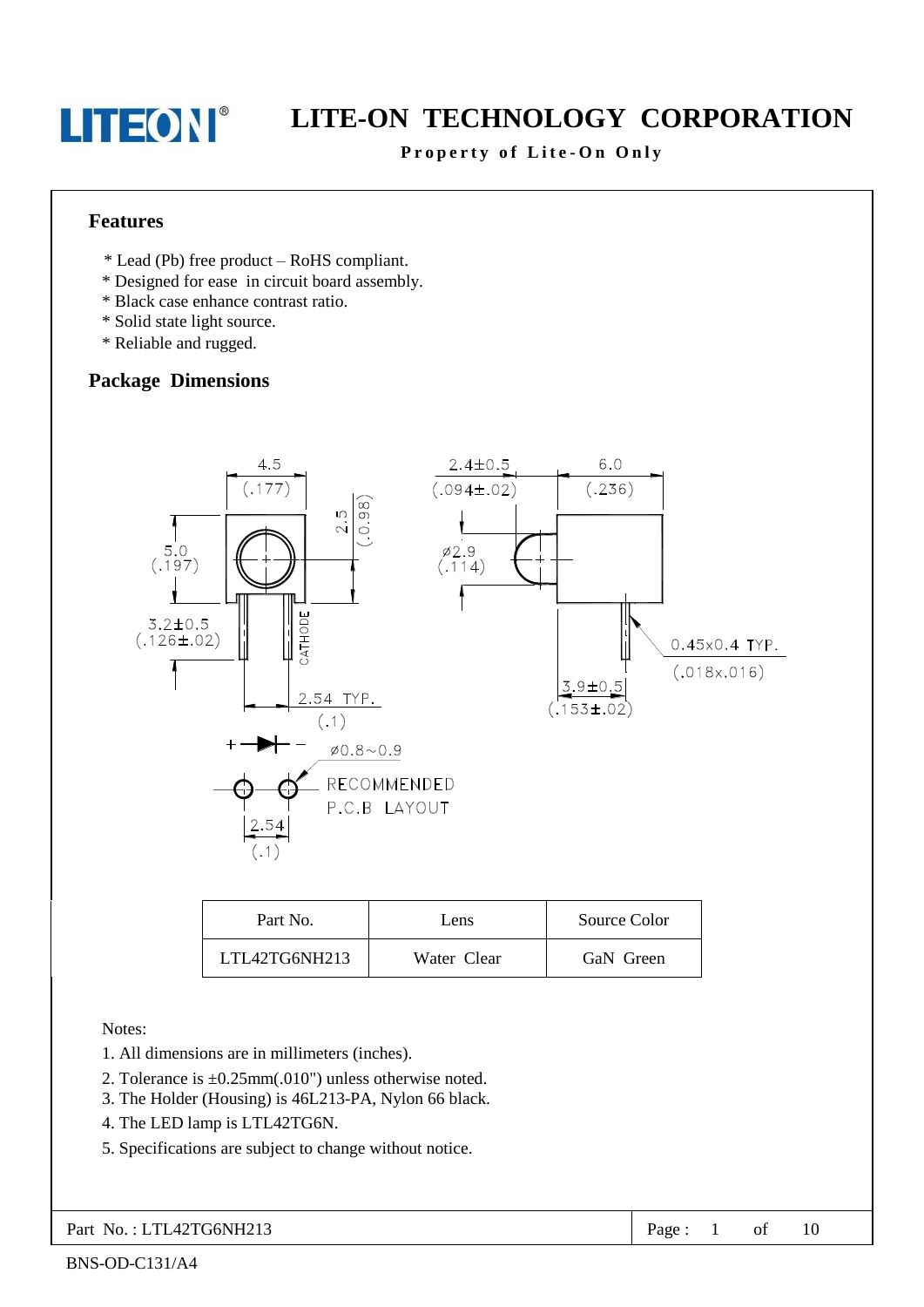

# **LITEON**<sup>®</sup> LITE-ON TECHNOLOGY CORPORATION

### Property of Lite-On Only

### Absolute Maximum Ratings at TA=25°C

| Parameter                                                             | <b>Maximum Rating</b>                                 | Unit |
|-----------------------------------------------------------------------|-------------------------------------------------------|------|
| Power Dissipation                                                     | 120<br>mW                                             |      |
| <b>Peak Forward Current</b><br>$(1/10$ Duty Cycle, 0.1ms Pulse Width) | 100                                                   | mA   |
| <b>Continuous Forward Current</b>                                     | 30<br>mA                                              |      |
| <b>Operating Temperature Range</b>                                    | -25 $\mathrm{^{\circ}C}$ to + 80 $\mathrm{^{\circ}C}$ |      |
| <b>Storage Temperature Range</b>                                      | -30 °C to + 100 °C                                    |      |
| Lead Soldering Temperature<br>$[1.6mm(.063")$ From Body]              | $260^{\circ}$ C for 5 Seconds                         |      |

| Part No.: LTL42TG6NH213 | Page |  | ΟJ | 10 |  |
|-------------------------|------|--|----|----|--|
|-------------------------|------|--|----|----|--|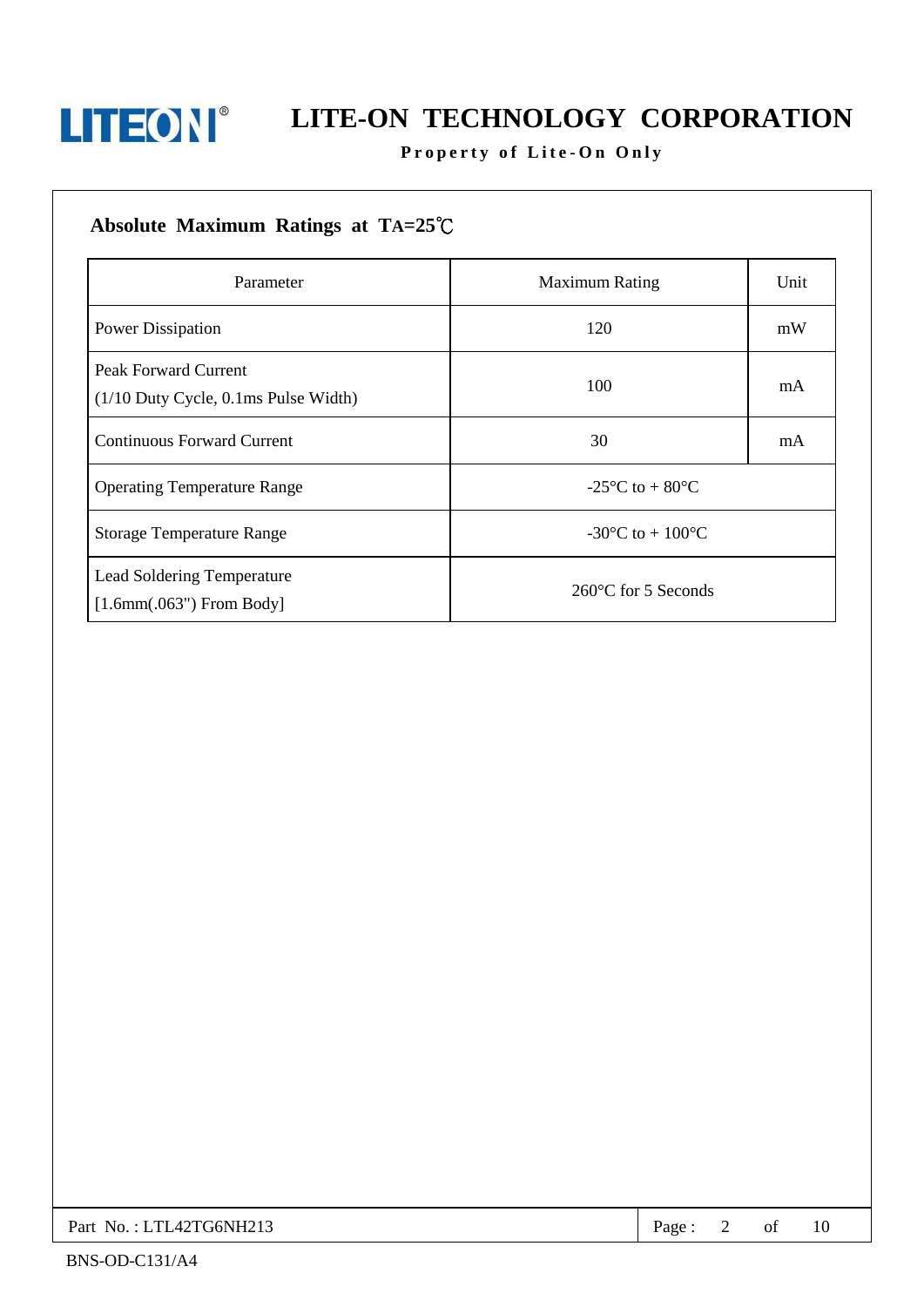

Property of Lite-On Only

| Electrical / Optical Characteristics at $TA=25^{\circ}C$ |                  |      |      |      |         |                            |
|----------------------------------------------------------|------------------|------|------|------|---------|----------------------------|
| Parameter                                                | Symbol           | Min. | Typ. | Max. | Unit    | <b>Test Condition</b>      |
| Luminous Intensity                                       | Iv               | 599  | 3000 | 6057 | mcd     | $I_F = 20mA$<br>Note $1,5$ |
| Viewing Angle                                            | $2\theta_{1/2}$  |      | 45   |      | deg     | Note $2$ (Fig.6)           |
| Dominant Wavelength                                      | $\lambda$ d      | 514  | 525  | 535  | nm      | Note 3                     |
| Spectral Line Half-Width                                 | $\Delta \lambda$ |      | 35   |      | nm      |                            |
| <b>Forward Voltage</b>                                   | $V_{\mathrm{F}}$ |      | 3.5  | 4.0  | V       | $I_F = 20mA$               |
| <b>Reverse Current</b>                                   | $I_{R}$          |      |      | 100  | $\mu A$ | $V_R = 5V$                 |

NOTE: 1. Luminous intensity is measured with a light sensor and filter combination that approximates the CIE eye-response curve.

2.  $\theta_{1/2}$  is the off-axis angle at which the luminous intensity is half the axial luminous intensity.

3. The dominant wavelength,  $\lambda$ d is derived from the CIE chromaticity diagram and represents the single wavelength which defines the color of the device.

4. The Iv guarantee should be added  $\pm 15\%$  tolerance.

5. Reverse voltage (VR) condition is applied for IR test only. The device is not designed for reverse operation.

| Part No.: LTL42TG6NH213 | Page | Οİ | 10 |  |
|-------------------------|------|----|----|--|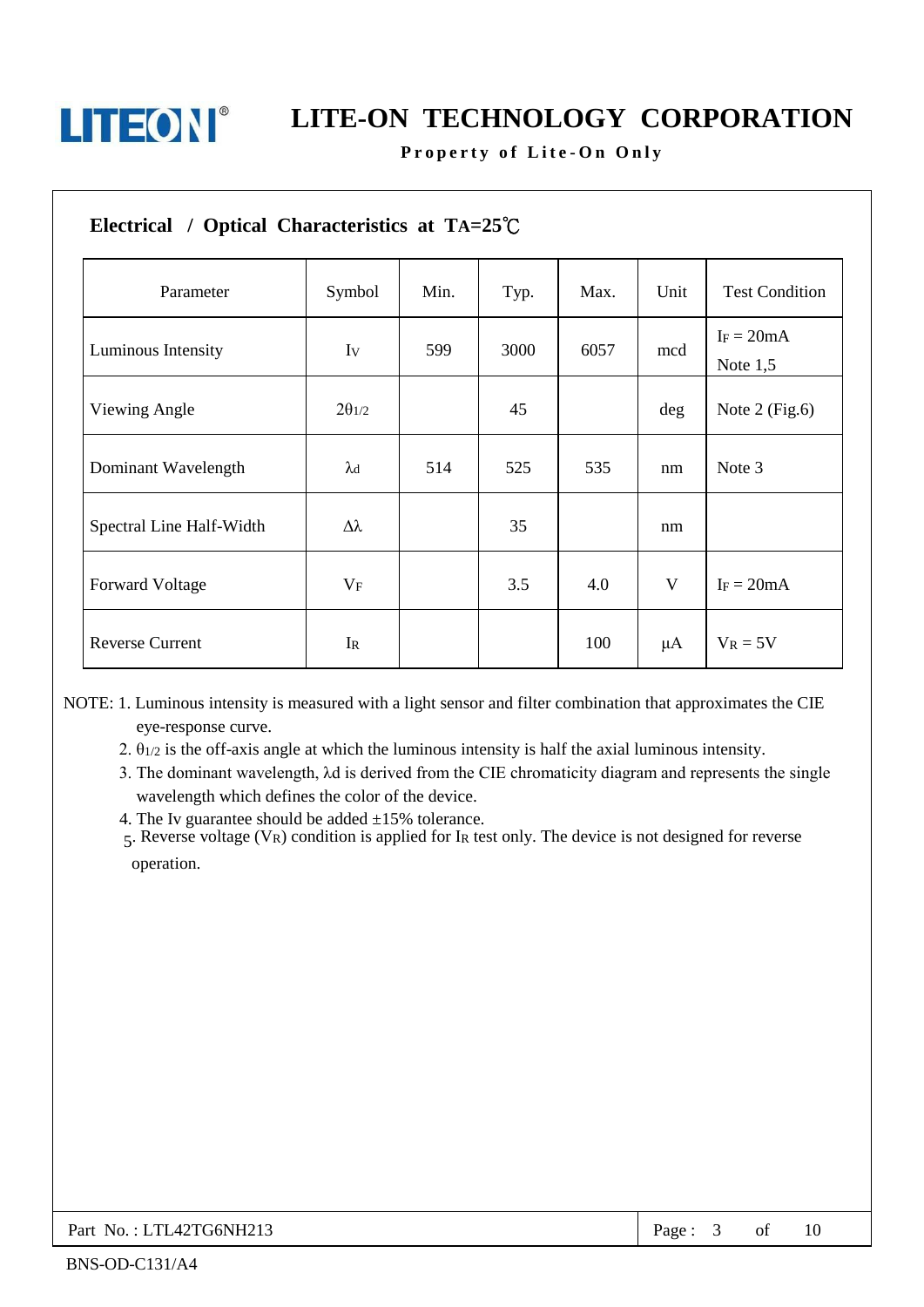

Property of Lite-On Only



BNS-OD-C131/A4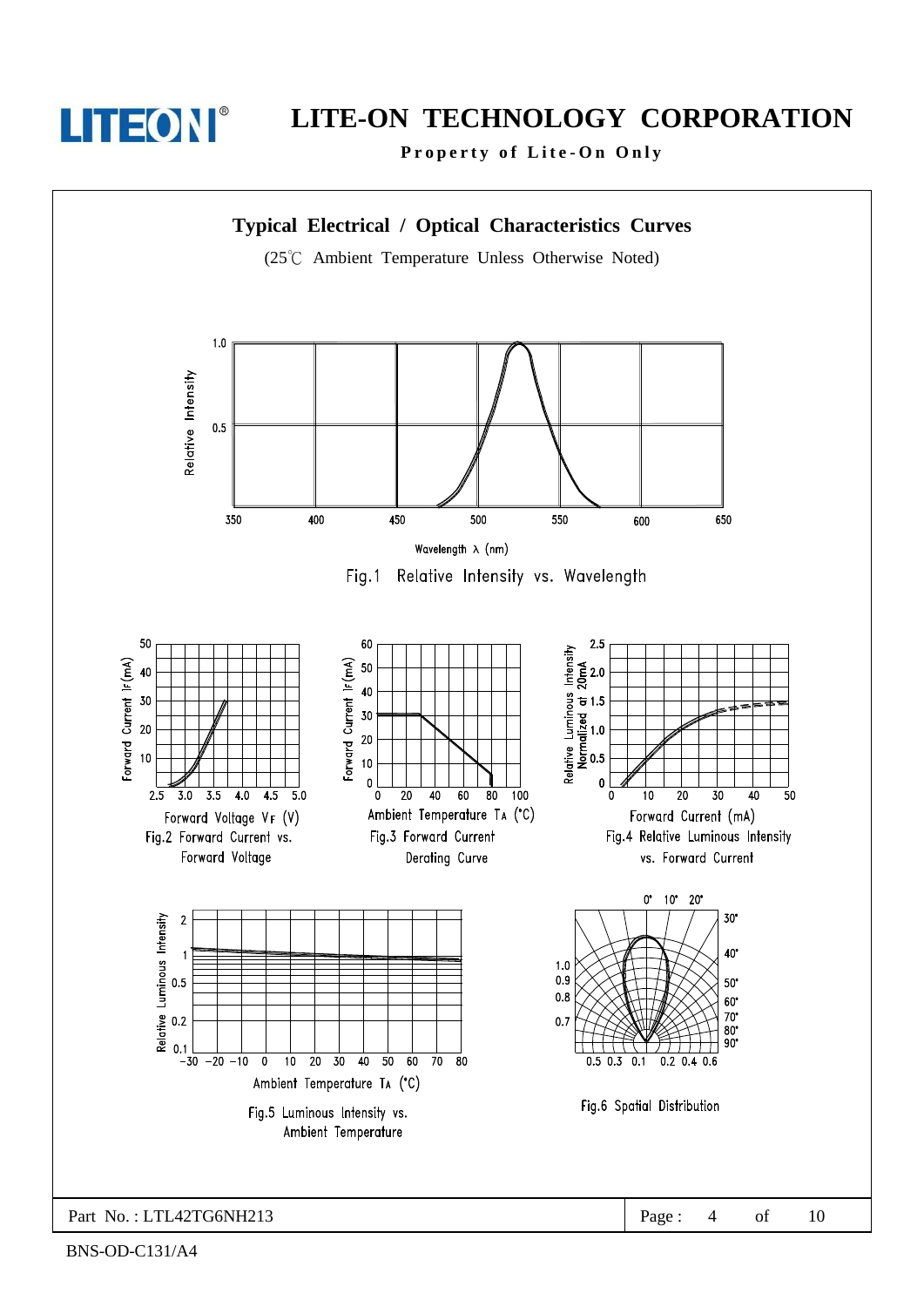

Property of Lite-On Only

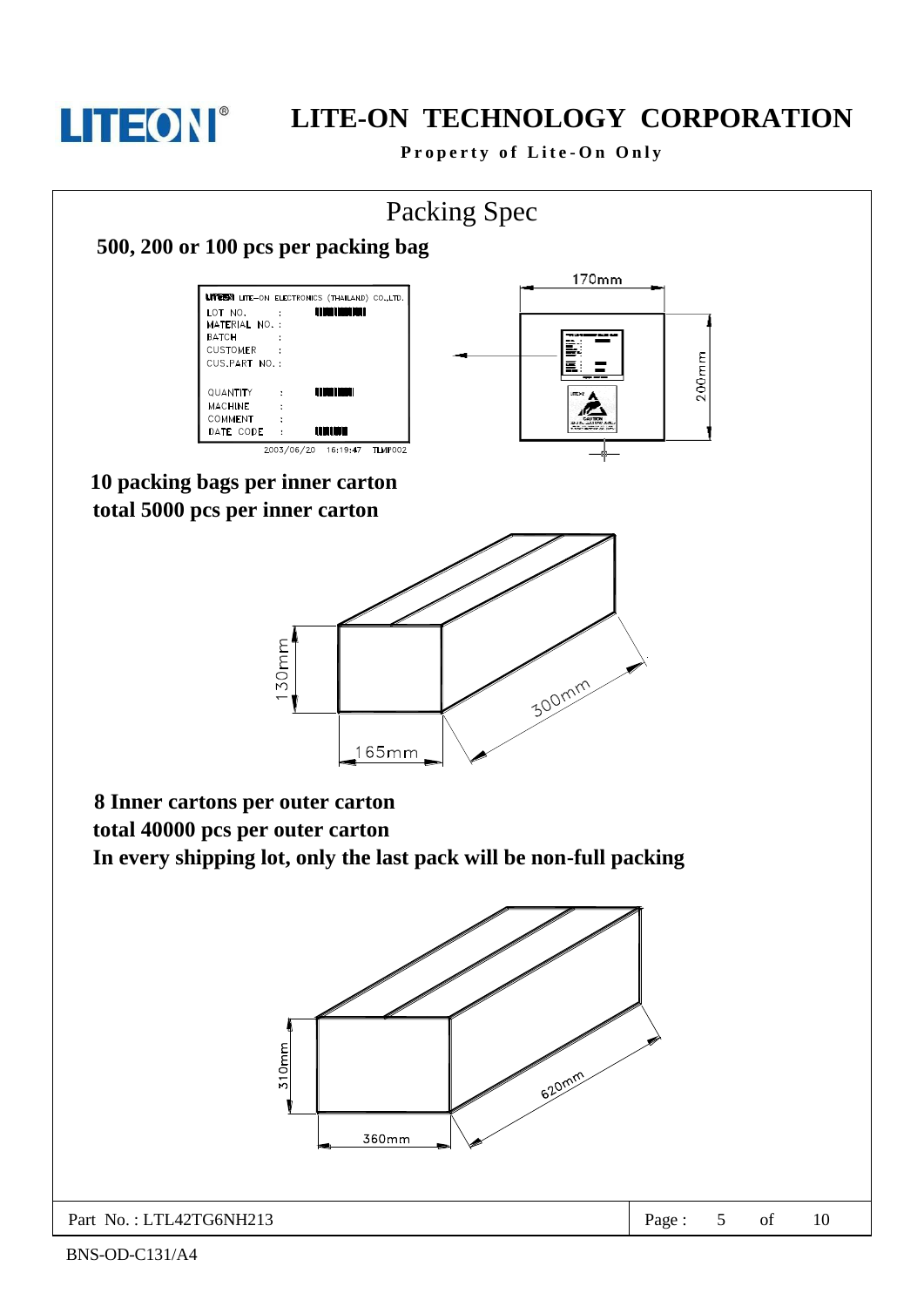

# **LITEON**<sup>®</sup> LITE-ON TECHNOLOGY CORPORATION

Property of Lite-On Only

|                 | <u>Jue mide a di altre chec</u>              |      |  |
|-----------------|----------------------------------------------|------|--|
|                 | Unit: mcd @20mA<br><b>Luminous Intensity</b> |      |  |
| <b>Bin Code</b> | Min.                                         | Max. |  |
| R1              | 599                                          | 796  |  |
| R <sub>2</sub>  | 796                                          | 1060 |  |
| S <sub>1</sub>  | 1060                                         | 1420 |  |
| S <sub>2</sub>  | 1420                                         | 1900 |  |
| T <sub>1</sub>  | 1900                                         | 2540 |  |
| T <sub>2</sub>  | 2540                                         | 3390 |  |
| U1              | 3390                                         | 4527 |  |
| U <sub>2</sub>  | 4527                                         | 6057 |  |

### **Bin Code List For Reference**

Note: Tolerance of each bin limit is  $\pm 15\%$ 

| Unit: nm $@20mA$<br><b>Dominant Wavelength</b> |       |       |  |  |
|------------------------------------------------|-------|-------|--|--|
| <b>Bin Code</b>                                | Min.  | Max.  |  |  |
| G07                                            | 514.0 | 516.0 |  |  |
| G08                                            | 516.0 | 518.0 |  |  |
| G09                                            | 518.0 | 520.0 |  |  |
| G10                                            | 520.0 | 523.0 |  |  |
| G11                                            | 523.0 | 527.0 |  |  |
| G12                                            | 527.0 | 531.0 |  |  |
| G13                                            | 531.0 | 535.0 |  |  |

Note: Tolerance of each bin limit is  $\pm 1$ nm

Part No.: LTL42TG6NH213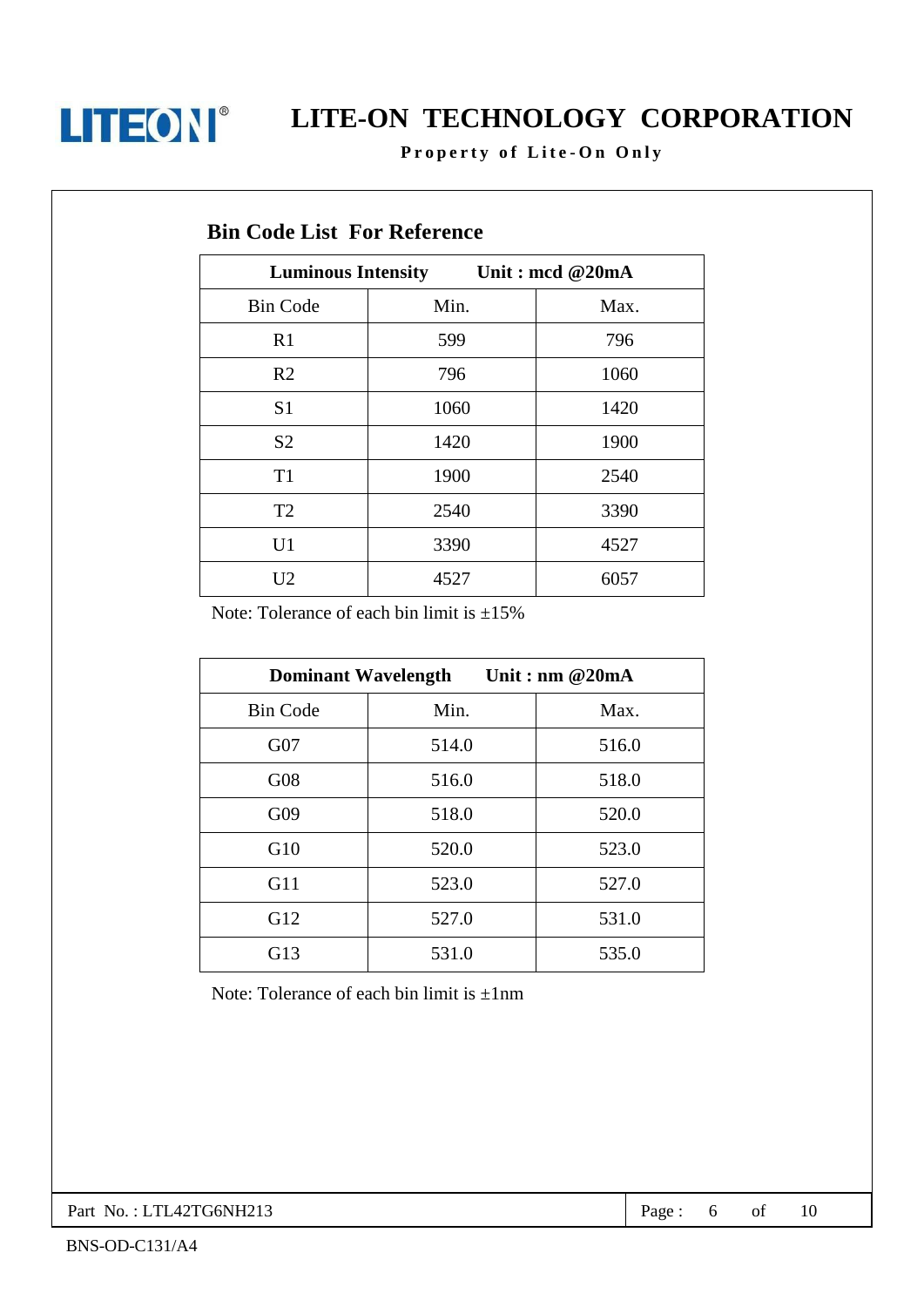## LITE-ON TECHNOLOGY CORPORATION

Property of Lite-On Only

## **CAUTIONS**

#### 1. Application

The LEDs described here are intended to be used for ordinary electronic equipment (such as office equipment, communication equipment and household applications). Consult Liteon's Sales in advance for information on applications in which exceptional reliability is required, particularly when the failure or malfunction of the LEDs may directly jeopardize life or health (such as in aviation, transportation, traffic control equipment, medical and life support systems and safety devices).

#### 2. Storage

The storage ambient for the LEDs should not exceed  $30^{\circ}$ C temperature or 70% relative humidity. It is recommended that LEDs out of their original packaging are used within three months. For extended storage out of their original packaging, it is recommended that the LEDs be stored in a sealed container with appropriate desiccant or in desiccators with nitrogen ambient.

#### 3. Cleaning

Use alcohol-based cleaning solvents such as isopropyl alcohol to clean the LEDs if necessary.

#### 4. Lead Forming & Assembly

During lead forming, the leads should be bent at a point at least 3mm from the base of LED lens.

Do not use the base of the lead frame as a fulcrum during forming.

Lead forming must be done before soldering, at normal temperature.

During assembly on PCB, use minimum clinch force possible to avoid excessive mechanical stress.

#### 5. Soldering

When soldering, leave a minimum of 2mm clearance from the base of the lens/Holder to the soldering point. Dipping the lens/Holder into the solder must be avoided.

Do not apply any external stress to the lead frame during soldering while the LED is at high temperature.

Recommended soldering conditions :

|                               | Soldering iron                                         |                                                            | Wave soldering                                                              |
|-------------------------------|--------------------------------------------------------|------------------------------------------------------------|-----------------------------------------------------------------------------|
| Temperature<br>Soldering time | $350^{\circ}$ C Max.<br>3 sec. Max.<br>(one time only) | Pre-heat<br>Pre-heat time<br>Solder wave<br>Soldering time | $100^{\circ}$ C Max.<br>60 sec. Max.<br>$260^{\circ}$ C Max.<br>5 sec. Max. |

Note: Excessive soldering temperature and/or time might result in deformation of the LED/Holder or catastrophic failure of the CBI. IR(Hot air) re-flow is not suitable process for through hole type LED lamp production. Max. temperature of wave soldering is not mean that Holder's HDT/Melting temperature.

of  $\overline{7}$ 10 Page: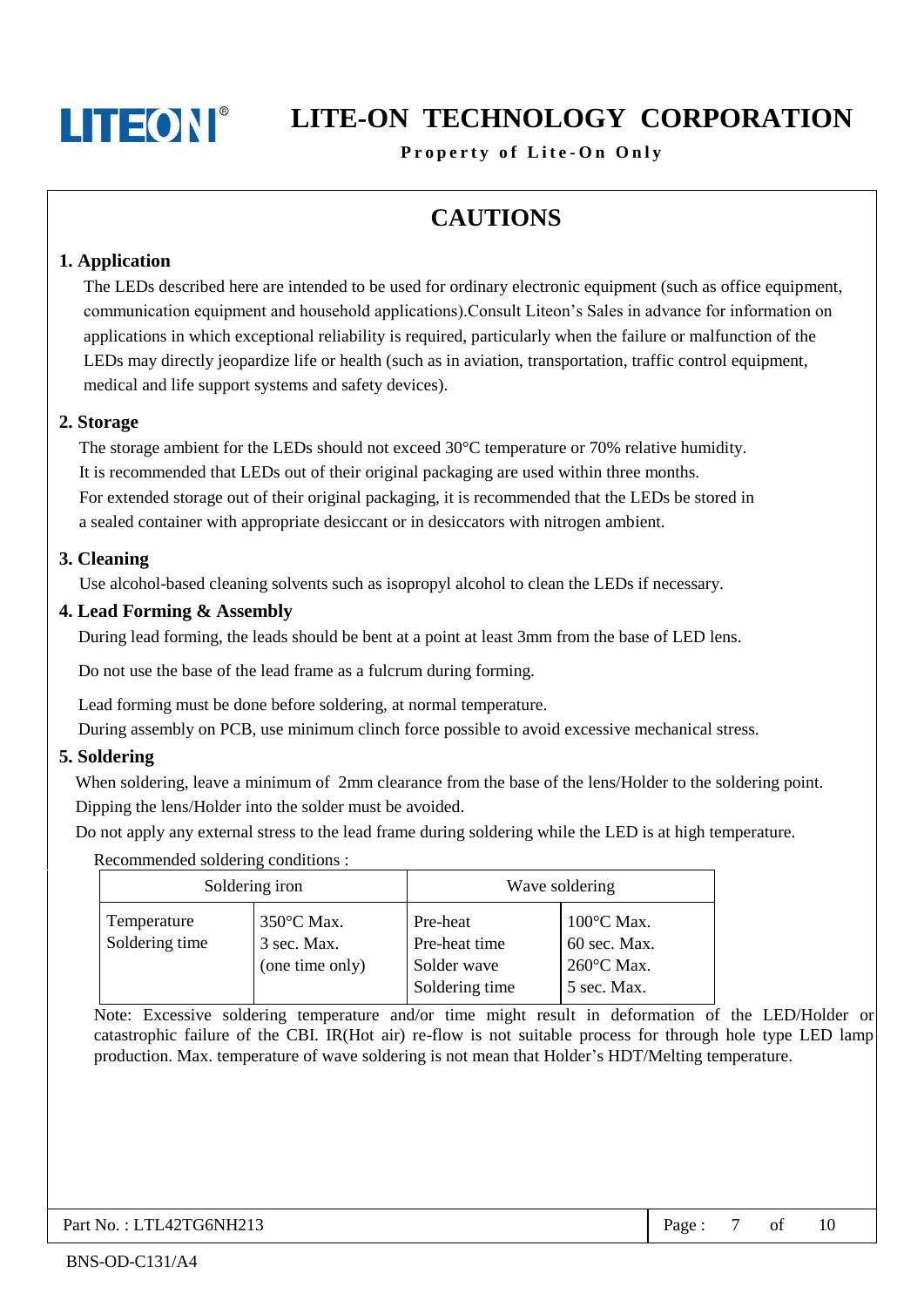## LITE-ON TECHNOLOGY CORPORATION

Property of Lite-On Only

#### **6. Drive Method**

An LED is a current-operated device. In order to ensure intensity uniformity on multiple LEDs connected in parallel in an application, it is recommended that a current limiting resistor be incorporated in the drive circuit, in series with each LED as shown in Circuit A below.

Circuit model A





**Circuit model B** 

- (A) Recommended circuit
- (B) The brightness of each LED might appear different due to the differences in the I-V characteristics of those LEDs

#### 7. ESD (Electrostatic Discharge)

Static Electricity or power surge will damage the LED. Suggestions to prevent ESD damage:

- Use a conductive wrist band or anti-electrostatic glove when handling these LEDs
- All devices, equipment, and machinery must be properly grounded
- Work tables, storage racks, etc. should be properly grounded
- Use ion blower to neutralize the static charge which might have built up on surface of the LEDs plastic lens as a result of friction between LEDs during storage and handing

Page: 8 of 10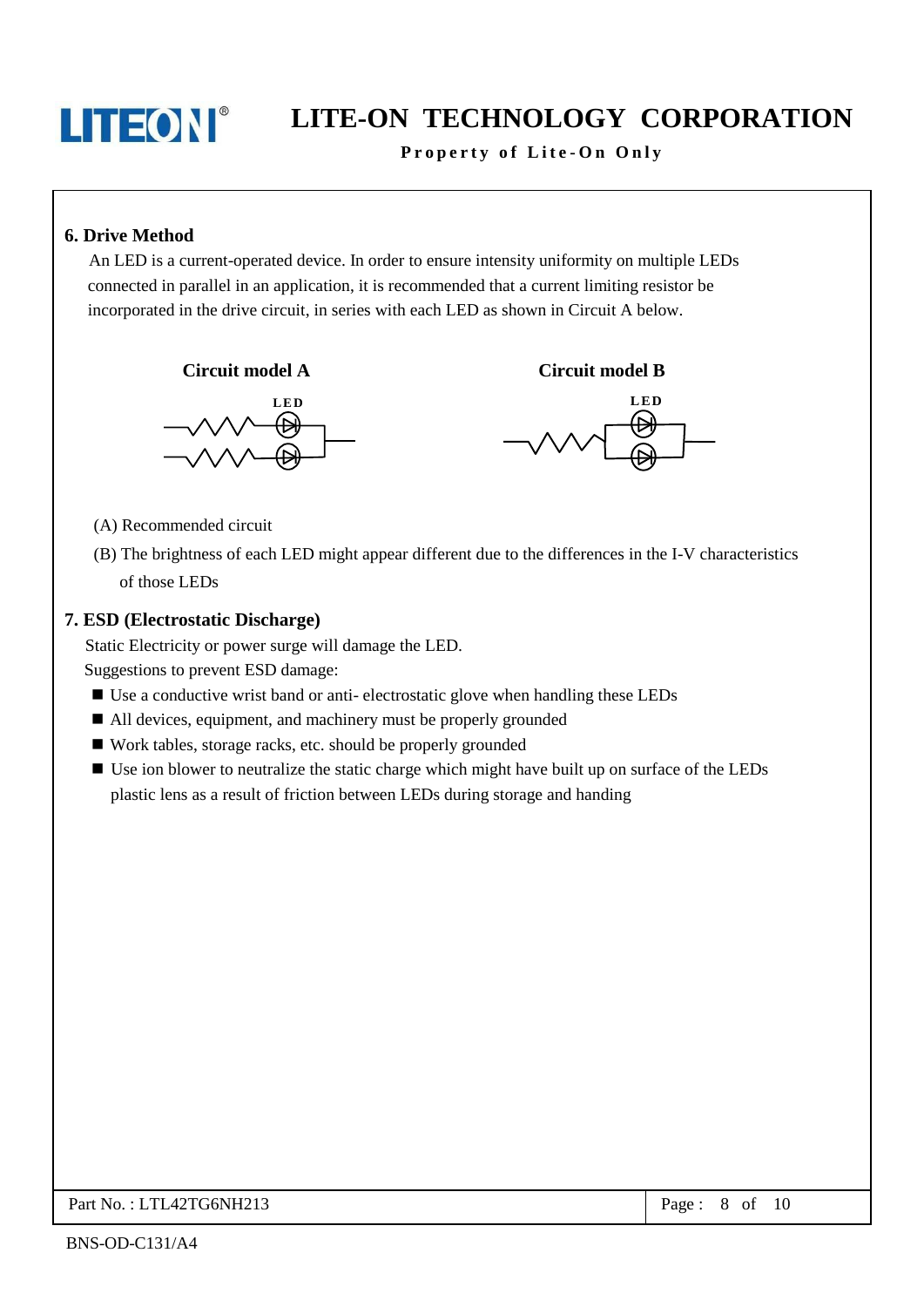## LITE-ON TECHNOLOGY CORPORATION

#### Property of Lite-On Only

Suggested checking list:

Training and Certification

- 1. Everyone working in a static-safe area is ESD-certified?
- 2. Training records kept and re-certification dates monitored?

**Static-Safe Workstation & Work Areas** 

- 1. Static-safe workstation or work-areas have ESD signs?
- 2. All surfaces and objects at all static-safe workstation and within 1 ft measure less than 100V?
- 3. All ionizer activated, positioned towards the units?
- 4. Each work surface mats grounding is good?

#### **Personnel Grounding**

- 1. Every person (including visitors) handling ESD sensitive (ESDS) items wear wrist strap, heel strap or conductive shoes with conductive flooring?
- 2. If conductive footwear used, conductive flooring also present where operator stand or walk?
- 3. Garments, hairs or anything closer than 1 ft to ESD items measure less than 100V\*?
- 4. Every wrist strap or heel strap/conductive shoes checked daily and result recorded for all DLs?
- 5. All wrist strap or heel strap checkers calibration up to date? Note: \*50V for Blue LED.

Device Handling

- 1. Every ESDS items identified by EIA-471 labels on item or packaging?
- 2. All ESDS items completely inside properly closed static-shielding containers when not at static-safe workstation?
- 3. No static charge generators (e.g. plastics) inside shielding containers with ESDS items?

4. All flexible conductive and dissipative package materials inspected before reuse or recycle? Others

- 1. Audit result reported to entity ESD control coordinator?
- 2. Corrective action from previous audits completed?
- 3. Are audit records complete and on file?

| $\overline{P}$ Part No.: LTL42TG6NH213 | Page |  | -of |  |
|----------------------------------------|------|--|-----|--|
|----------------------------------------|------|--|-----|--|